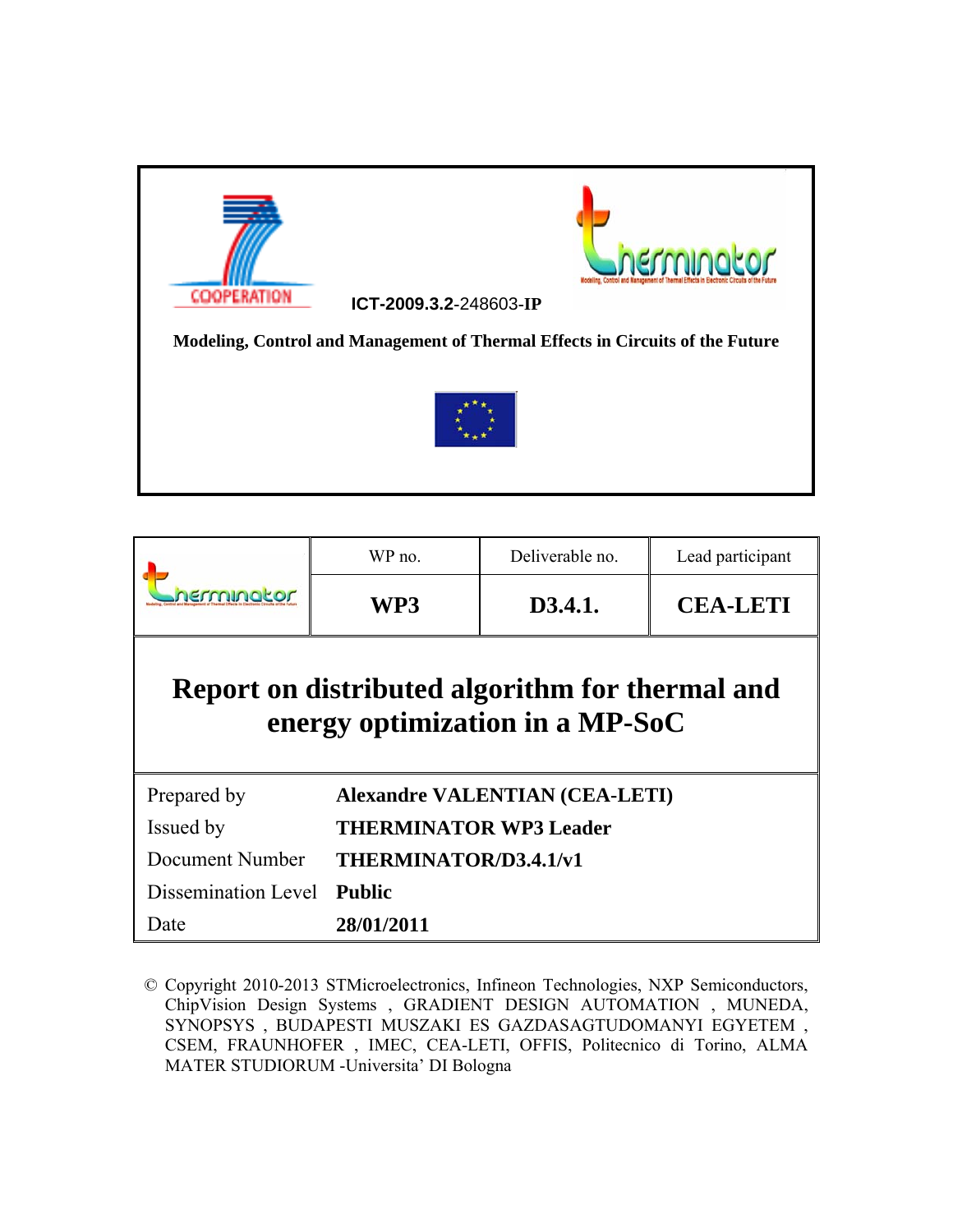## **Document**

| Title          | Report on distributed algorithm for thermal and energy optimization in a<br>MP-SoC |  |  |  |  |
|----------------|------------------------------------------------------------------------------------|--|--|--|--|
| Type           | Report                                                                             |  |  |  |  |
| Ref            | D3.4.1                                                                             |  |  |  |  |
| Target version | V1                                                                                 |  |  |  |  |
| Current issue  | V <sub>1</sub>                                                                     |  |  |  |  |
| <b>Status</b>  | Released                                                                           |  |  |  |  |
| File           | $D3.4.1$ .doc                                                                      |  |  |  |  |
| Author(s)      | Alexandre VALENTIAN (CEA-LETI)                                                     |  |  |  |  |
|                | Imen MANSOURI (CEA-LETI)                                                           |  |  |  |  |
|                |                                                                                    |  |  |  |  |
| Reviewer(s)    | <b>PCT</b>                                                                         |  |  |  |  |
|                |                                                                                    |  |  |  |  |
| Approxer(s)    | <b>PCT</b>                                                                         |  |  |  |  |
| Approval date  |                                                                                    |  |  |  |  |
| Release date   | 28/01/2011                                                                         |  |  |  |  |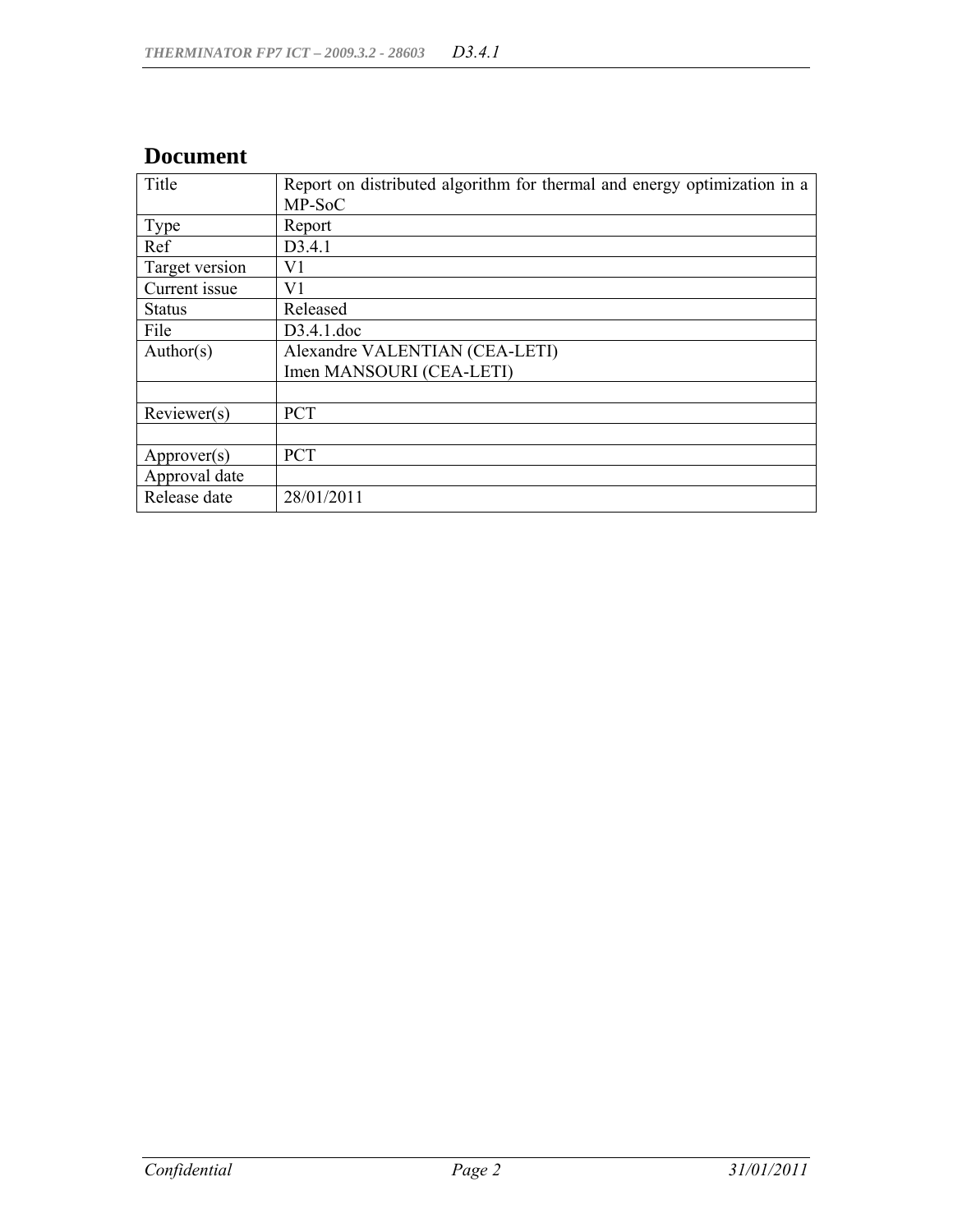# **Distribution of the release**

| Dissemination level   PU |  |
|--------------------------|--|
| Distribution list        |  |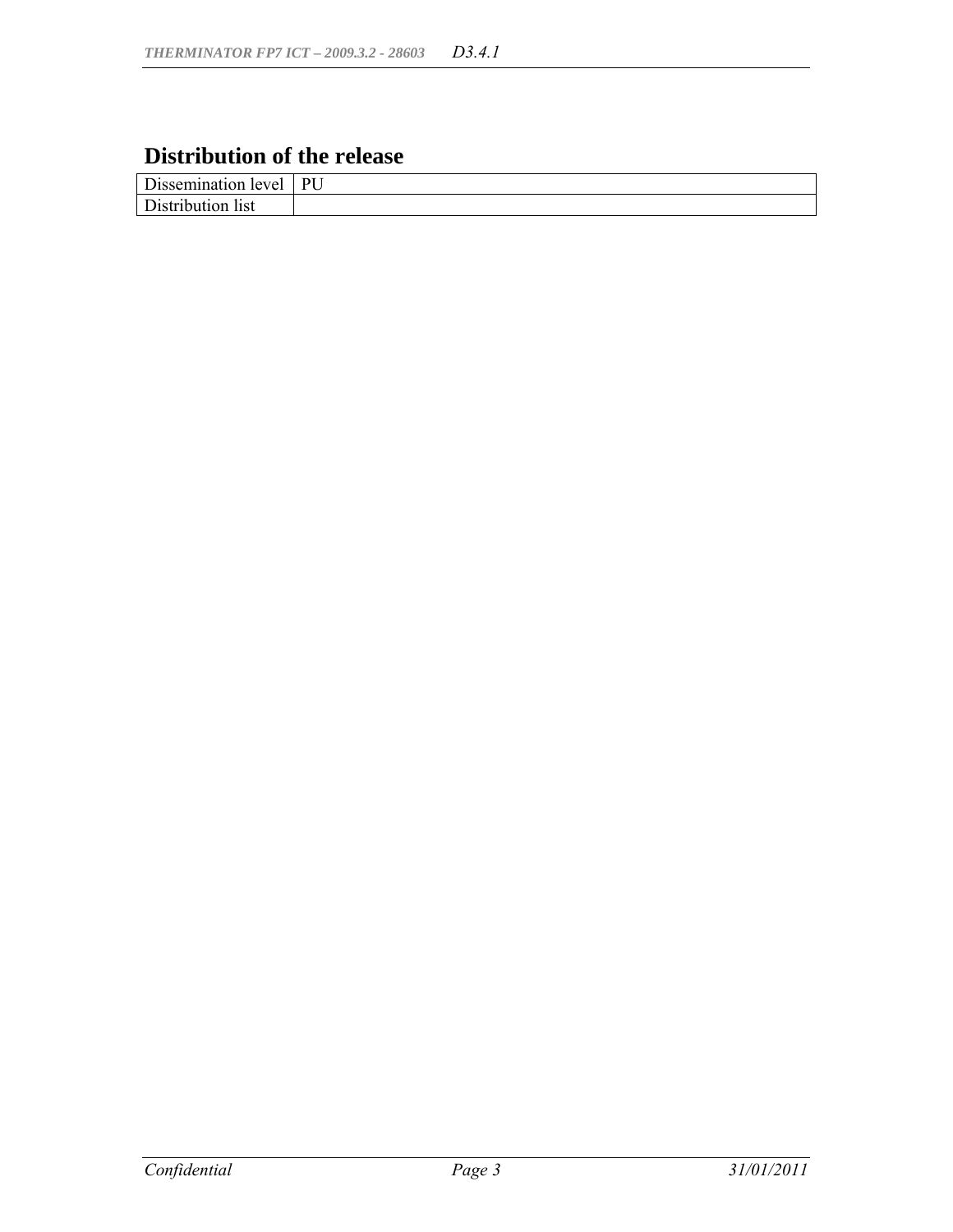# **History**

| Rev. | <b>DATE</b> | <b>Comment</b>  |
|------|-------------|-----------------|
| 0.1  | 15-12-2010  | Initial version |
| 1.0  | 28-01-2011  | Final version   |
|      |             |                 |
|      |             |                 |
|      |             |                 |
|      |             |                 |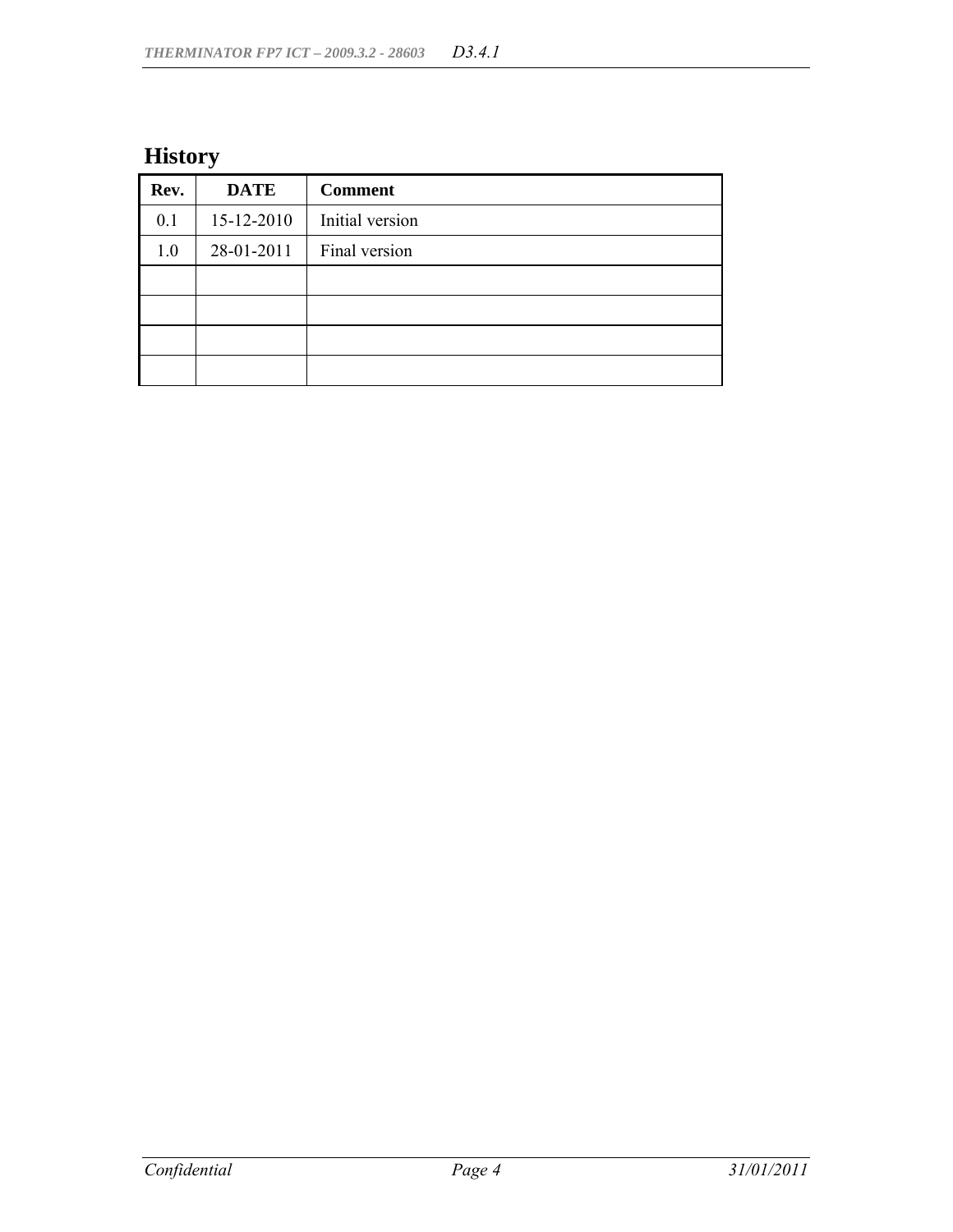*This page was intentionally left blank.*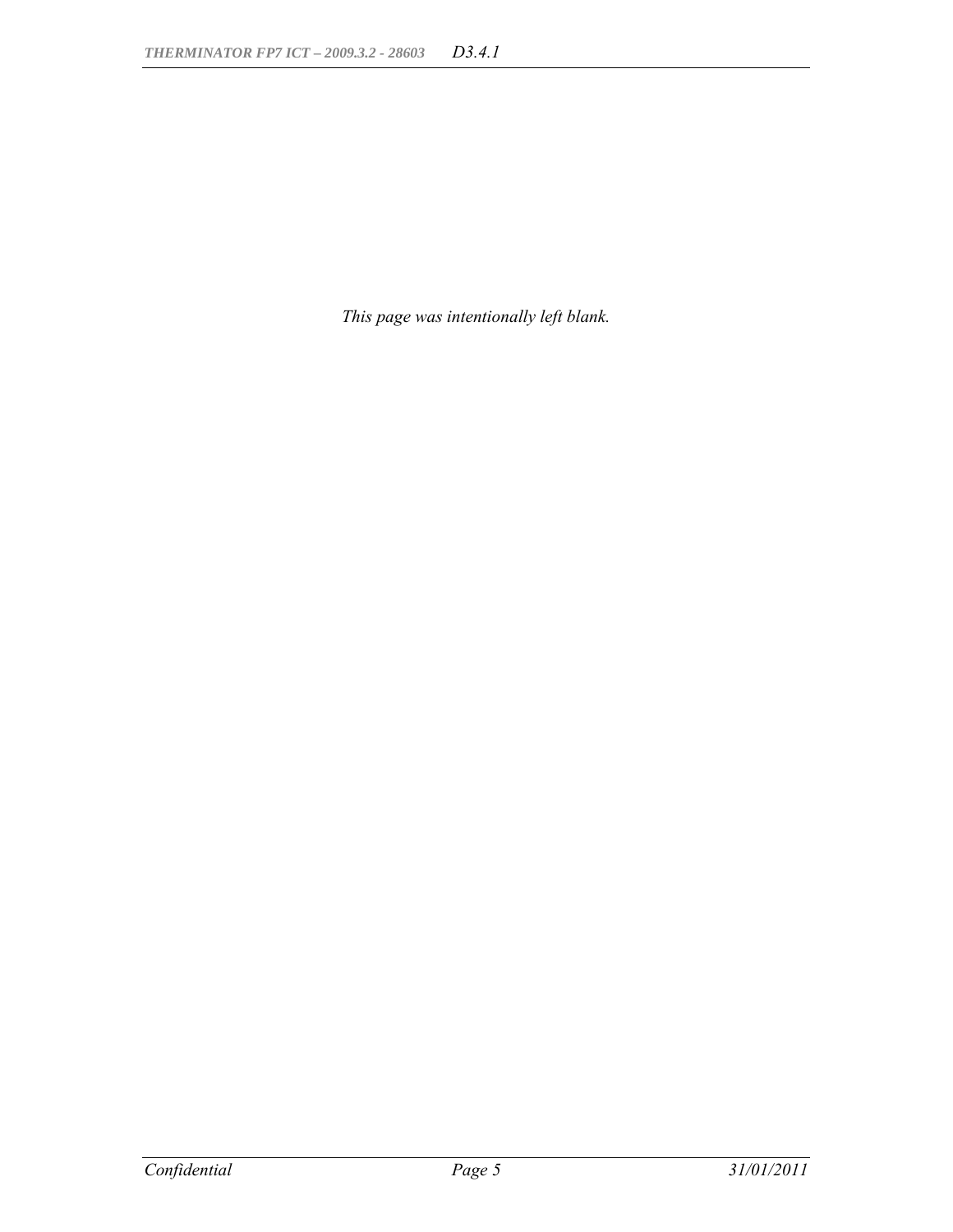# **Contents**

| 2.1                                                                                               |
|---------------------------------------------------------------------------------------------------|
| 2.2                                                                                               |
| 2.3                                                                                               |
| 2.4                                                                                               |
|                                                                                                   |
| Reference centralized approach: Augmented Lagrangian Method 15<br>3.1                             |
| 3.2<br>Convergence speed and optimization quality of distributed vs. centralized approaches<br>17 |
|                                                                                                   |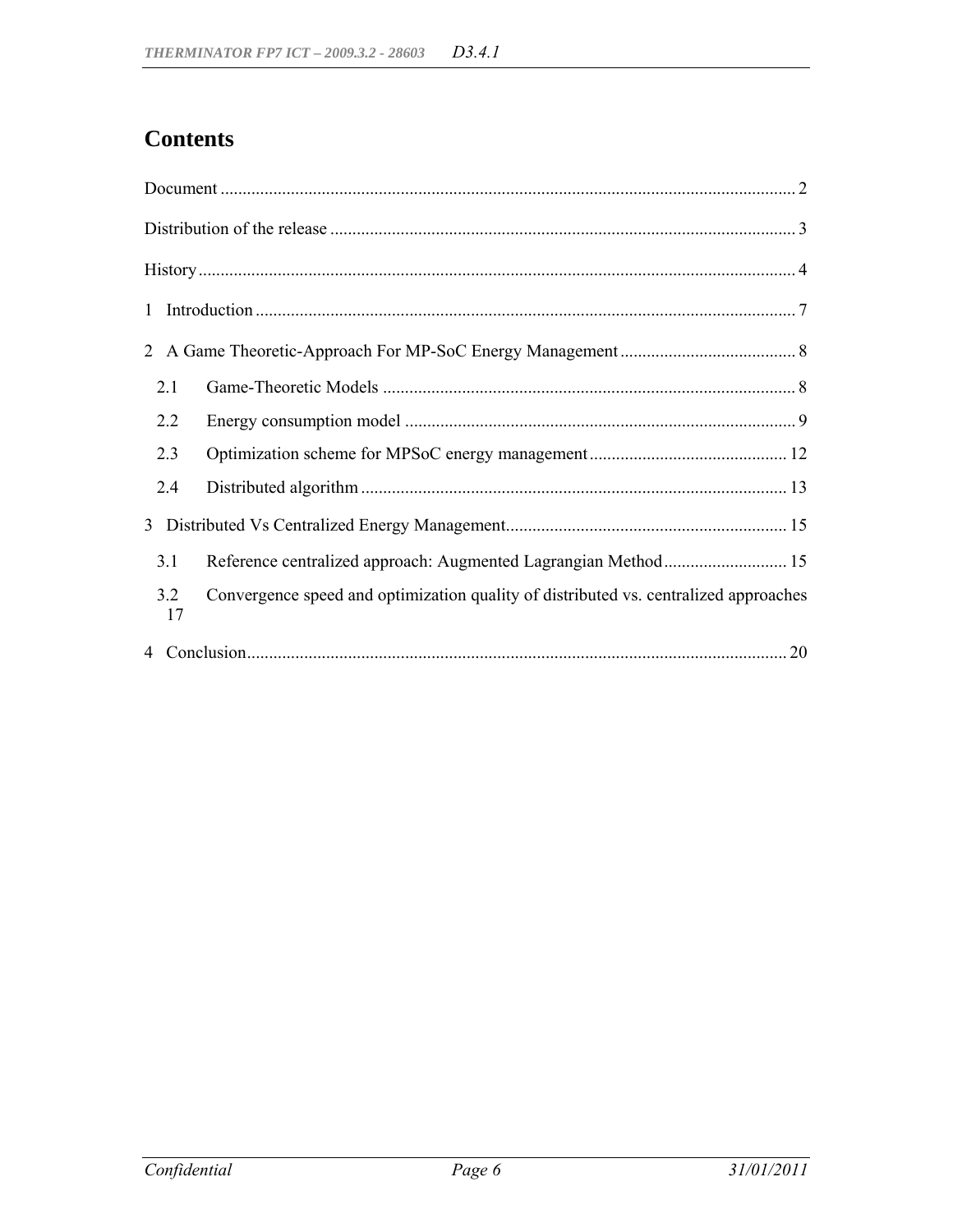## **1 Introduction**

CEA-LETI and CSEM are currently designing a Multi-Processor System-on-a-Chip (MP-SoC) platform, named Genepy. Genepy is composed of 6 clusters called SMEP, each SMEP containing 3 DSP-centered processing elements, interconnected by an asynchronous Network-On-Chip  $(NoC)$  – see Figure 1. Each cluster will have the possibility to work at its own clock frequency, i.e. it is an independent frequency island. Exchange of data between clusters is made possible thanks to the asynchronous NoC, which possesses synchronization interfaces with the synchronous world.

Genepy will be fitted with temperature sensors and activity monitors and thus be an ideal platform for assessing the efficiency of dynamic thermal management solutions devised in the frame of the Therminator project. With the appropriate sensors and actuators on hand, what is missing is the conductor to enable run-time thermal and power management. This conductor is realized thanks to a distributed algorithm inspired by game theory, which will determine the workload of the different clusters.

The optimization process is used to set the appropriate frequency of cores each time the application changes. This process has to meet some constraints. First of all, it operates intrusively on the fly to tackle changes in the system. Besides, fast response, low complexity and stability are required to have an efficient and reliable control scheme. The complexity of the optimization process has to scale with the number of cores.

In this report, we present a distributed technique inspired by Game Theory (GT) to solve this optimization issue, which is detailed in Section 2. In order to show the pertinence of the approach, we compare this solution to a centralized one based on state-of-the-art Lagrangian method in Section 3. A telecom test-case application is used to compute the efficiency of both techniques.



**Figure 1. GENEPY and SMEP units**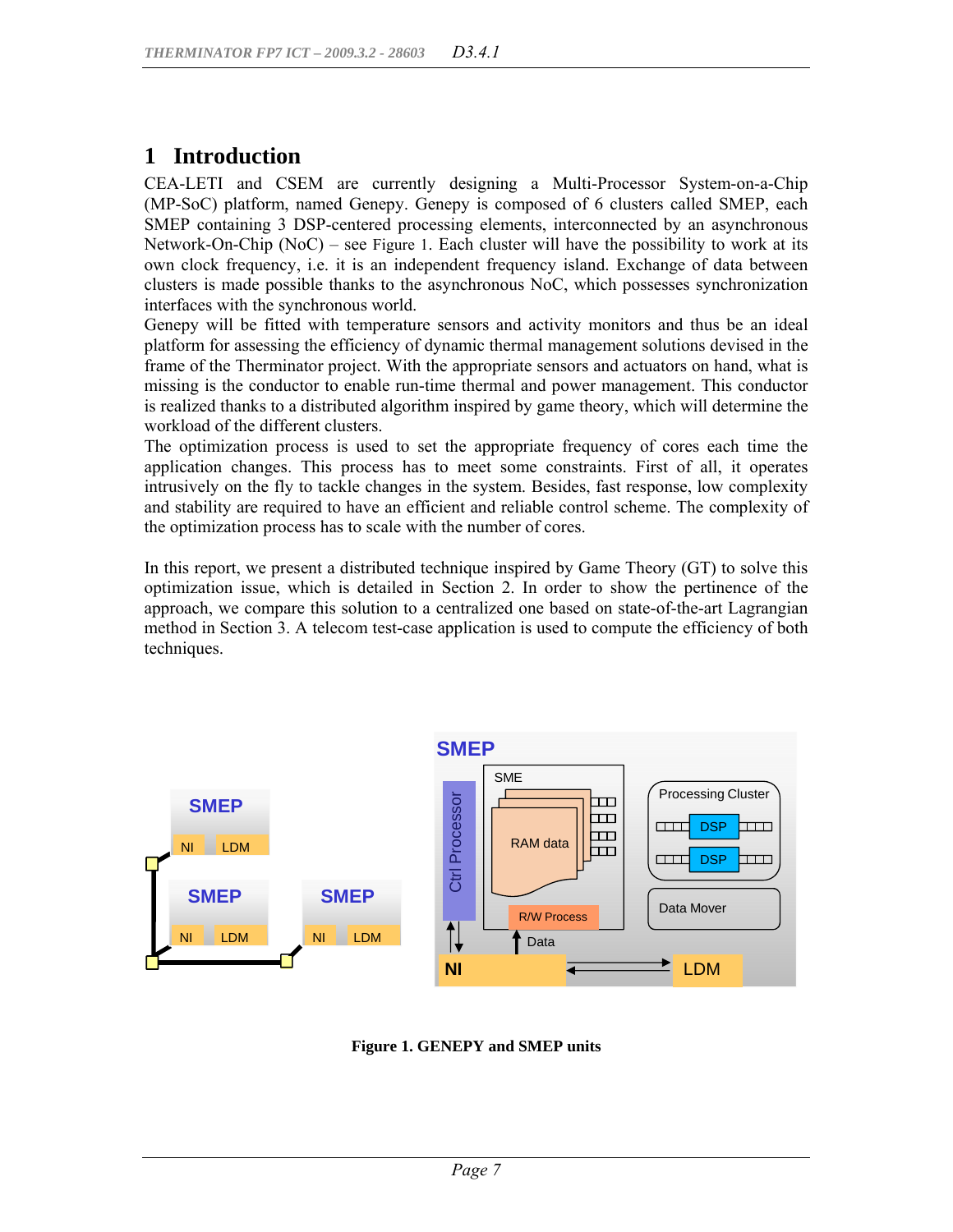### **2 A Game Theoretic-Approach For MP-SoC Energy Management**

Game theory (GT) is usually considered as a branch of applied mathematics. It aims at modeling the interactions between rational agents or decision makers. A game is basically a scenario composed of rational players, each one having a set of possible actions. Regarding the whole system including interactions, these actions produce consequences quantified as outcomes. In such scenario, each player makes strategic choices over the set of possible actions to execute the best one, pursuing some predefined objective in terms of outcome. The individual success of each player (the quantitative outcome) depends not only on its own choice but also on the actions chosen by other players in the game.

In this section, we present some basic definitions of GT useful to understand our approach. Then, the modeling approach is discussed to finally present the game-based optimization scheme.

#### **2.1 Game-Theoretic Models**

A non-cooperative game is a scenario with several players interacting by actions and consequences. Basically, the players individually choose an action within a defined set, resulting in consequences or outcomes. Each player tries to maximize its outcome according to its preferences. If this sequence is repeated, under certain conditions, the game will find an equilibrium solution with quasi-optimal outcomes.

Mathematically, non-cooperative games are represented in normal-form as follows:

$$
\Gamma = \langle N, S_i, u_i \rangle, \forall i \in N, \tag{1}
$$

where  $N = \{1, \ldots, n\}$  is the set of *n* players,  $S_i$  is the set of actions for player *i* and  $u_i$  is a function describing its outcome.

The discrete set of actions for player *i* is defined as:

$$
S_i = \{s_{i1}, s_{i2}, \dots, s_{im}\},\tag{2}
$$

where *mi* is the number of possible actions for this player. Note that *mi* is not necessarily equal to *mk* for  $i \neq k$  and  $i, k \in N$ , i.e. players can have different numbers, and thus heterogeneous actions.

The outcome of player *i* is represented by the cost function *ui* coding its quantified outcome. Because of interactions with other players, this outcome is a function of the choices of current player as well as other players. Mathematically, it is represented by:

$$
u_i: S_1 \times S_2 \times \ldots \times S_n \to \mathfrak{R},\tag{3}
$$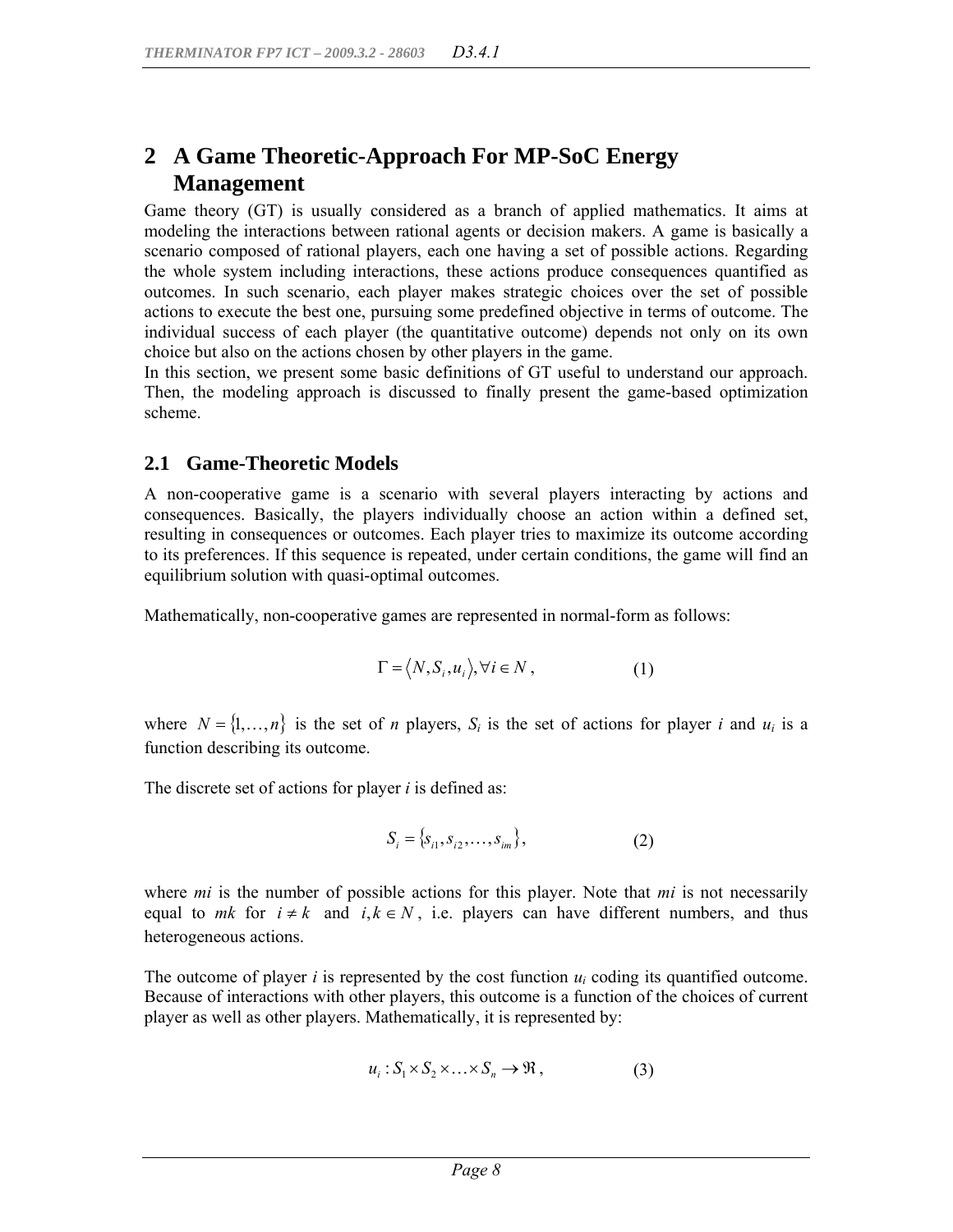The notion of solution in a game is the way to describe how it should be played according to the preferences of each player. These descriptions specify which strategic set of actions will be played, thus predicting the resulting outcomes of the game. A powerful definition is the Nash equilibrium: it proposes an equilibrium point as a possible solution of a game. Nash proved that each n-player non-cooperative game has at least one equilibrium point, known as Nash Equilibrium (NE) [1]. It can be defined by pure strategies or by mixed strategies. In the first case, players choose and play only one action among the possible set. On the contrary, in mixed strategies, the solution is chosen in a set of actions, each played with a given probability.

For pure strategies, a NE is defined as:

*Definition:* For a given non-cooperative strategic game  $\Gamma = \langle N, S_i, u_i \rangle, \forall i \in N$  with n *players, a solution:* 

$$
S^* = \{s_1^* \in S_1, s_2^* \in S_2, \dots s_n^* \in S_n\},\tag{4}
$$

*is a Nash Equilibrium if:* 

$$
u_i\left\{s_1^*,\ldots,s_i^*,\ldots,s_n^*\right\} \geq u_i\left\{s_1^*,\ldots,s_i,\ldots,s_n^*\right\},\tag{5}
$$

 $\forall i \in N, \forall s_i \in S_i$ , being  $s_i^*$  the Nash Equilibrium strategy for player i.

An interesting feature is when a NE is reached, players cannot improve their outcomes by unilaterally changing their strategies. This indicates that if a NE is reached, there will be no deviation from this solution without cooperation, i.e. without making coalitions: a player in this situation cannot improve its own outcome, given the actions of the other players. It is at least a local maximum and it ensures the stability of the method.

#### **2.2 Energy consumption model**

The system under consideration is an MPSoC composed of *n* tiles interconnected by an asynchronous NoC. For the sake of generality, we consider that each Processing Element (PE) can adapt its supply voltage value, in addition to its clock frequency, thanks to a Dynamic Voltage and Frequency Scaling (DVFS) engine – see Figure 2. We are interested in estimating the amount of energy needed to feed an operating tile during a given period of time. This magnitude must be optimized under certain constraints, for instance maintaining real-time performances in terms of calculation latency.

The DVFS device allows choosing among a finite number of clock periods, each one associated to the best corresponding voltage. We denote  $T<sub>i</sub>$  the clock period corresponding to the frequency of  $PE_i$ . The energy consumption  $E_i$  of the whole tile  $i$  is considered during period T0. For a CMOS circuit, it is given by the sum of static and dynamic consumptions, for both memories and logic circuitries:

$$
E_i(T_i) = E_{dyn,i} + E_{stat,i},\tag{6}
$$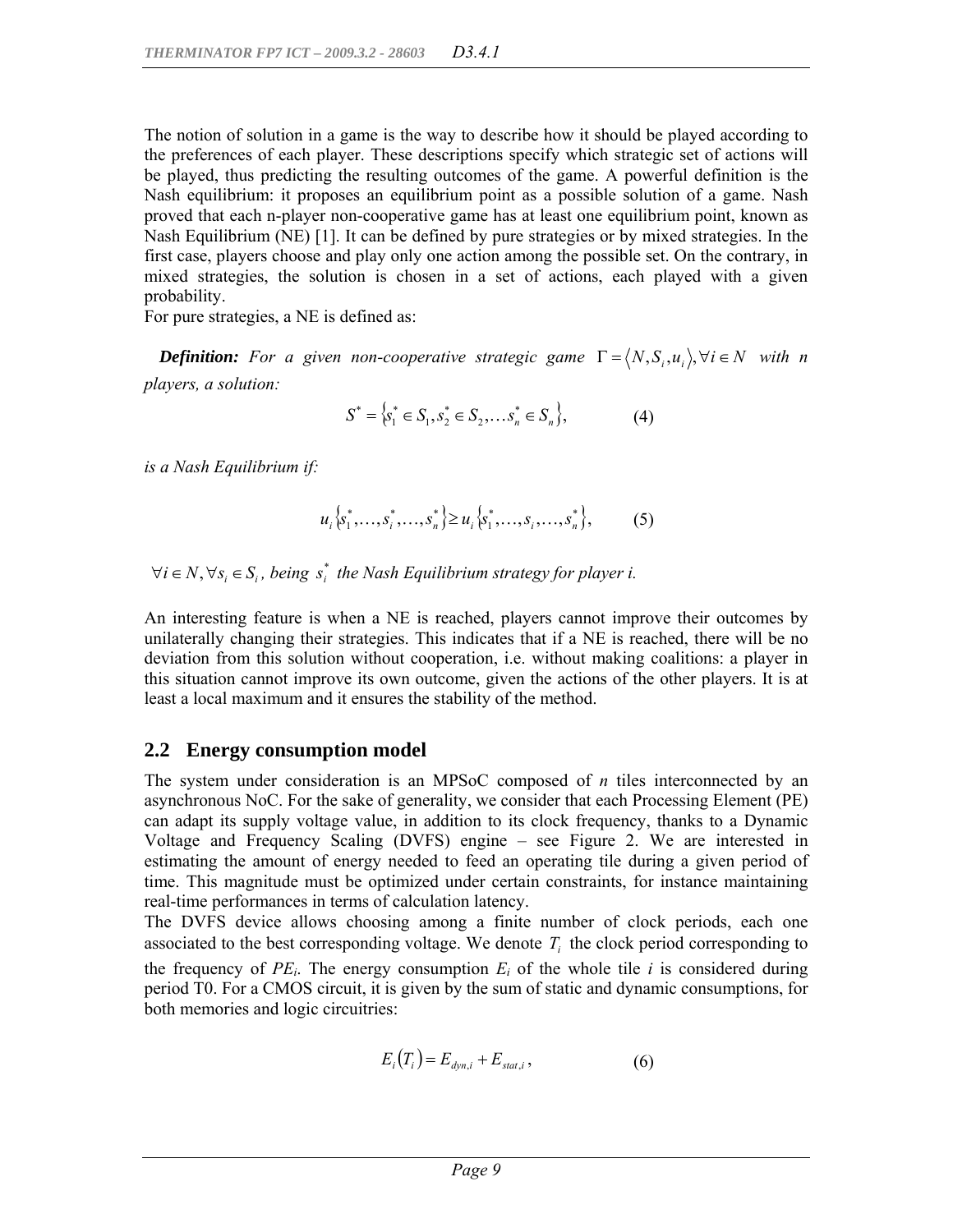

 **Figure 2. Multi-Processor System-on-Chip** 

The static power dissipation  $P_{stat,i}$  is considered constant. In a more complex model, this term can be defined as a function of different variables of the circuit such as temperature, supply voltage, etc. The static energy needed to feed the tile during a given time  $T_0$  is:

$$
E_{stat} = P_{stat,i} T_0 \,, \tag{7}
$$

The dynamic consumption of tile *i* is a function of its activity and is modeled as follows. The task assigned to  $PE_i$  is processed in  $N_i$  clock periods, or in  $N_iT_i$  seconds. During this period, tile *i* has a high activity, needing a dynamic energy equal to  $E_{Hdm,i}$ . During the rest of the time until the task is launched again, the PE is in low-activity state, due to classical lowpower techniques such as gated clocks. Thus, during  $(T_0 - N_i T_i)$  seconds, it needs  $E_{Ldyn,i}$ . This energy distribution over time is shown in Figure 3. Note that typically  $E_{Ldyn,i} < E_{Hdyn,i}$ . Thus, the total dynamic energy required by tile *i* becomes:

$$
E_{dyn,i} = E_{Hdyn,i} + E_{Ldyn,i},\tag{8}
$$

We define  $(1 - \lambda_i)$  the power reduction of tile *i* when it is using low-power mechanisms (gated clocks or similar):

$$
\lambda_i = \frac{E_{Ldyn,i}/(T_0 - N_i T_i)}{E_{Ldyn,i}/N_i T_i},\tag{9}
$$

Considering the voltage supply  $V_{dd}$ , the clock period T and the average gate switching activity  $\alpha$ , the dynamic power consumption is represented by  $P_{dyn} = \alpha V_{dd}^{2}/T$ .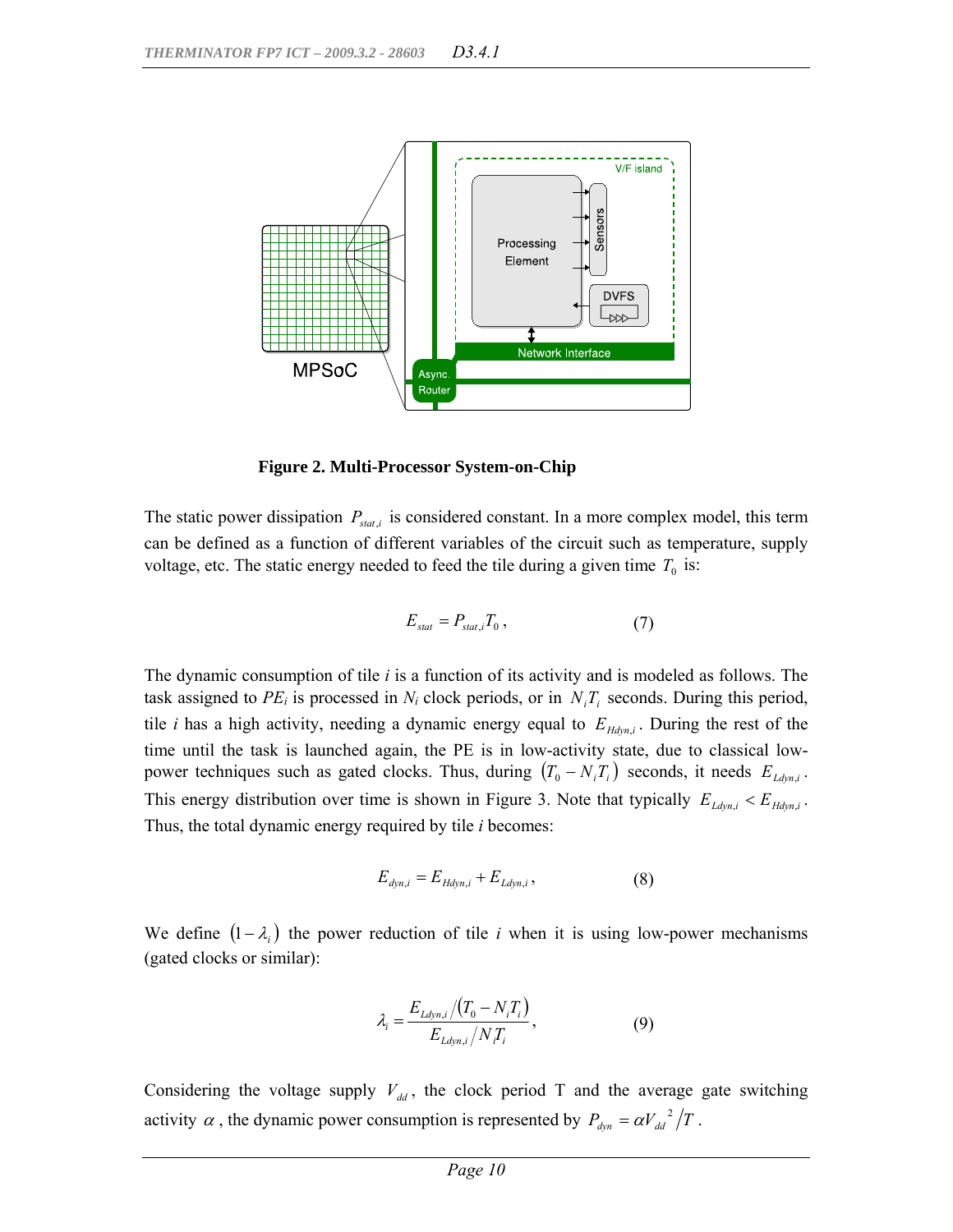

 **Figure 3. Energy profile of PE-***i*

Thus, the dynamic energy needed to feed the block during a nominal period  $T_{nom}$  at a nominal voltage supply  $V_{nom}$  is:

$$
E_{nom} = P_{nom} T_{nom} = \alpha V_{nom}^2, \qquad (10)
$$

Since  $\alpha$  remains constant, for a different voltage supply  $V_{dd}$ , we obtain  $\alpha = E_{nom} / V_{nom}^2 = E_{dd} / V_{dd}^2$ . Thus, the energy after applying DVFS becomes  $E_{dd} = E_{nom} (V_{dd}/V_{nom})^2$ . The circuit frequency is proportional to the supply voltage, i.e.  $V_{nom}T_{nom} = V_{dd}T_{dd}$ . Thus, for a given clock period  $T_{dd}$ , the corresponding dynamic energy  $E_{dd}$ is:

$$
E_{dd} = E_{nom} (T_{nom}/T_{dd})^2, \qquad (11)
$$

Using expression (11) in equation (8), we obtain the dynamic energy of tile *i* for a given clock period  $T_i$ :

$$
E_{dyn,i} = \left[ N_i + \lambda_i \left( \frac{T_0}{T_i} - N_i \right) \right] \frac{E_{nom,i} T_{nom,i}}{T_i^2}, \quad (12)
$$

Finally, replacing expressions (7) and (12) in (6), the energy required by tile *i* when applying *Ti* becomes:

$$
E_i(T_i) = \left[ N_i + \lambda_i \left( \frac{T_0}{T_i} - N_i \right) \right] \frac{E_{nom,i} T_{nom,i}}{T_i^2} + T_0 P_{stat,i} , \quad (13)
$$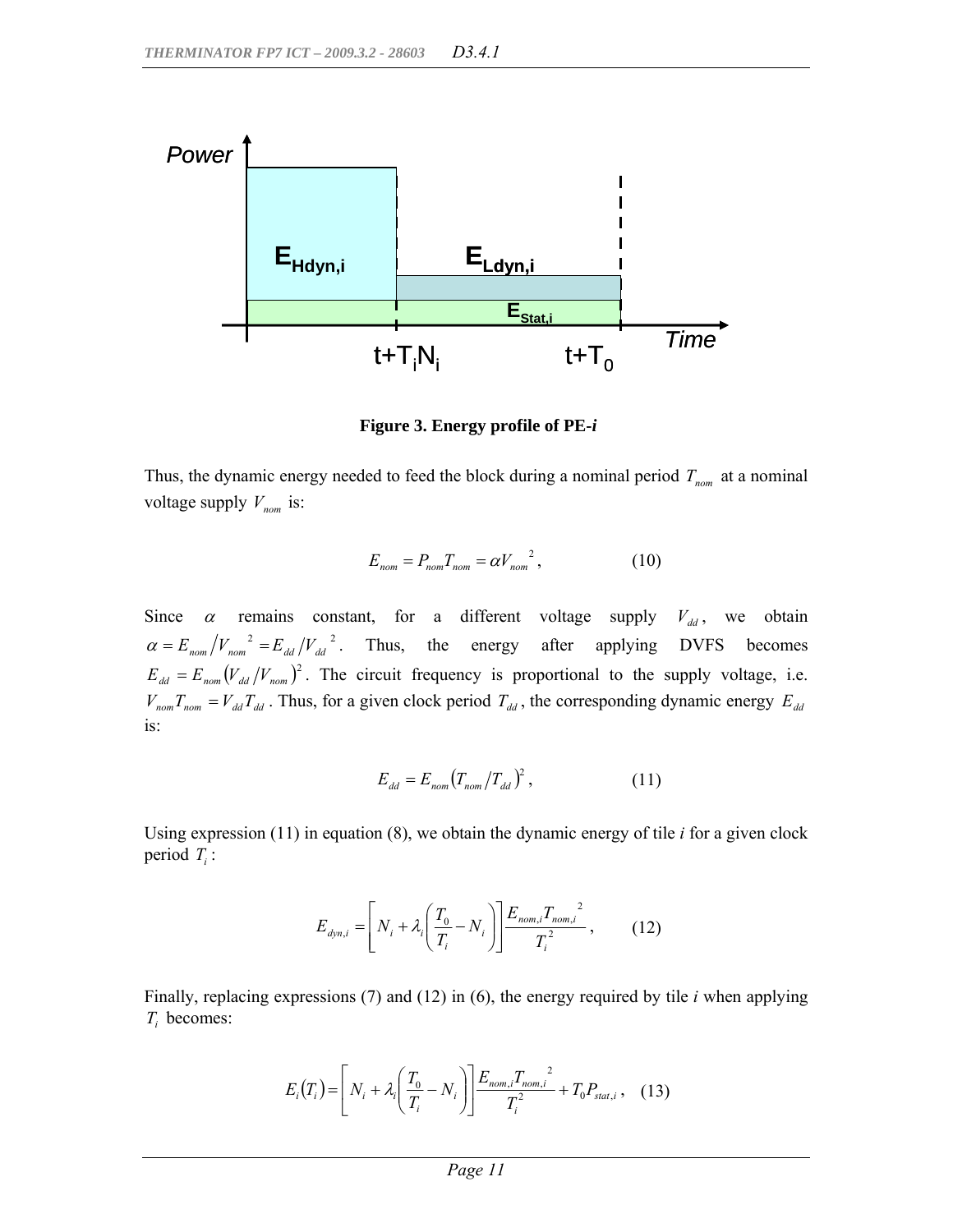Note that  $E_{nom,i}$  should be measured and corresponds to the energy consumed when clocking at  $T_{nom,i}$ . Parameter  $\lambda_i$  should also be estimated considering the used technology and lowpower techniques. Finally, parameters  $N_i$  and  $T_0$  are the number of clock periods needed to process the task and the total processing time of the given application.

#### **2.3 Optimization scheme for MPSoC energy management**

In section 2.1, the basic definitions of game theory were presented and in section 2.2, a model was developed to describe the energy consumption of multi-core tiles of a parallel embedded system with fine-grain voltage and frequency controls. These two elements must now be combined to provide an optimization scheme for MPSoC energy management under calculation latency constraint. To do this, we will place an MPSoC in a game-theoretic context by modeling the PEs as players in a non-cooperative game. The latency and power consumption combination represents the local objective function which depends on other PEs global state.

As stated above, each PE integrates a DVFS engine able to set a finite number of different frequencies. We denote  $T_i$  the clock period corresponding to the frequency of  $PE_i$  and  $T_{i-}$  as the frequency vector of all other PEs in the NoC:

$$
T_{i-} = [T_1, T_2, \dots, T_{i-1}, T_{i+1}, \dots, T_n], \tag{14}
$$

For the sake of explanation, we assume the MPSoC system running one application composed of a set of communicating tasks, each PE executing only one task. The objective is to minimize the global energy consumption of the whole system under application latency constraints.

The problem can be stated as follows:

minimize 
$$
\sum_{i} U_i(T_i, T_{i-}) \forall i \in N
$$
  
where  $U_i(T_i, T_{i-}) = -(EC_i + LC_i + L_{pen,i})$  (15)

where  $U_i$  represents the local utility function computed by  $PE_i$  at the operating periods  $(T_i, T_{i-})$ , defined as the sum of three normalized terms characterizing the state of *PE<sub>i</sub>*:  $EC_i$ ,  $LC_i$  and  $L_{pen,i}$ .  $EC_i$  is the energy contribution of  $PE_i$  versus the whole system consumption, *LC<sub>i</sub>* is the local latency impact weighted by the global latency constraint, and *Lpen,i* is a penalty function expressing latency constraint violations in real-time system.

The energy model developed in the previous section describes the energy of each tile independently from the other ones. For example, while tile 1 consumes energy E1, tile 2 consumes E2 independently of the first one for a given calculation latency. Nevertheless, when optimizing an MPSoC, we are interested not only in the trade-off between these quantities (energy and latency) but also among different tiles. In other words, we are interested in optimizing E1 together with E2. Also, the energy model developed before should be modified for describing the interactions between quantities among all players in the system.

Our idea is to combine, in the tile equation, the quantity (energy or latency) of this tile with the total sum of the quantity available in the system. We proceed through a comparison of the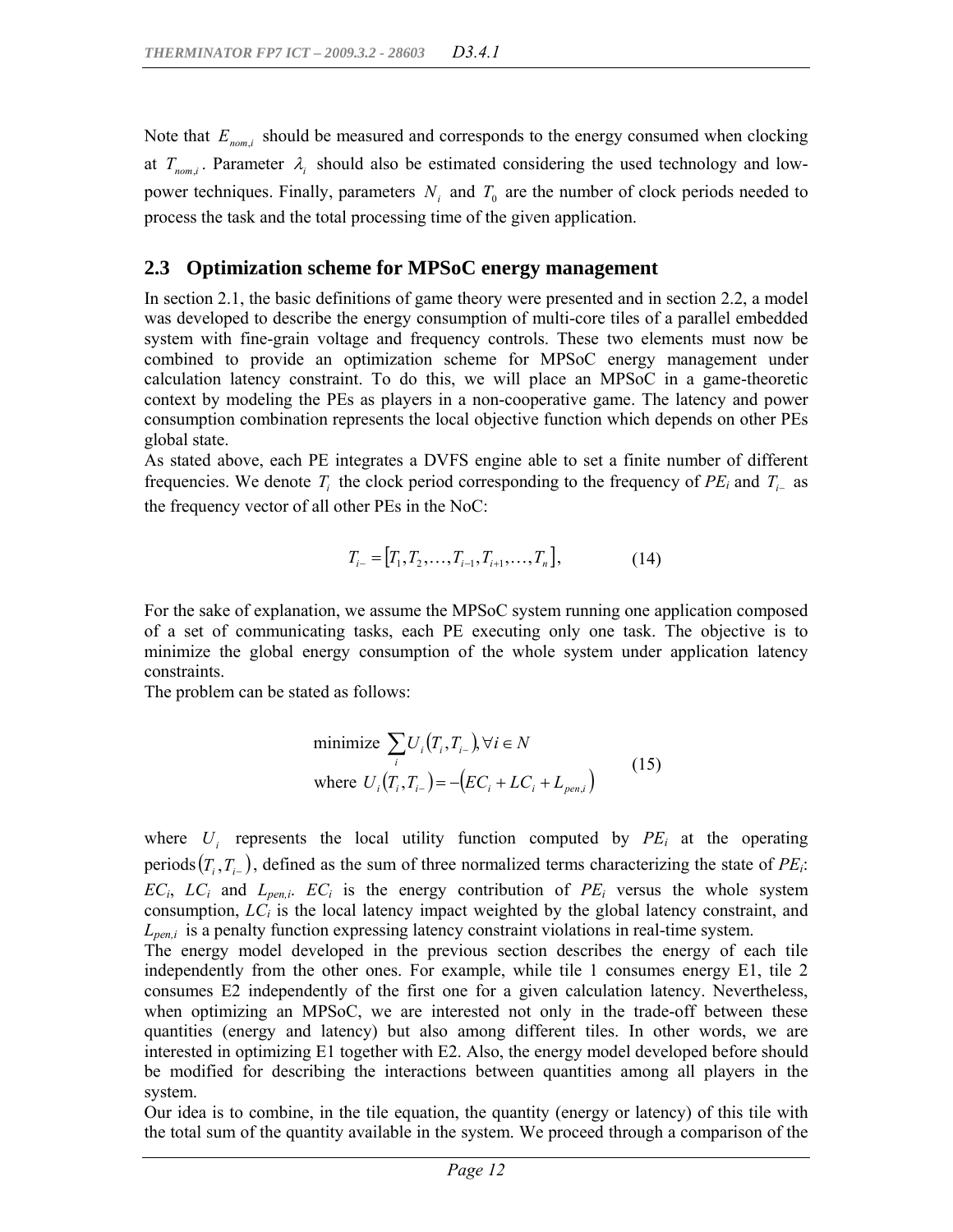contribution of a given quantity to the whole system. Mathematically, the energy contribution of  $PE<sub>i</sub>$  to the total energy can be deduced:

$$
EC_i(T_i, T_{i-}) = \frac{\rho_i E_i(T_i)}{\sum_k E_k(T_k)},
$$
\n(16)

where  $\rho_i = N_i / \sum_k N_k$  is the weight of *PE<sub>i</sub>* in terms of number of clock cycles required over the total application requirements. Note that  $EC<sub>i</sub>$  is a function of the clock periods of all the tiles in the system. In the same way, the latency contribution of  $PE<sub>i</sub>$  to the total latency of the critical path of an application can be calculated as:

$$
LC_i(T_i, T_{i-}) = \frac{\rho_i L_i(T_i)}{\sum_k L_k(T_k)},
$$
\n(17)

Once again,  $\rho_i$  is the weight of  $PE_{-i}$  in terms of number of clock cycles required over the total application requirements, and *LCi* depends on the clock periods of all tiles in the system.  $\sum_{k} L_{k}(T_{k})$  is the total latency of the application considering the critical path. The latency  $L_{i}$  is given by the product between the clock period  $T_i$  in seconds and the number of cycles  $N_i$  that *PE-i* needs to process the assigned task.

The system is running a given application represented by a set of tasks introducing a computational latency *Li*. The whole latency should not exceed *LMax* for real-time purpose. We consider the critical path of the applications, meaning that the total latency is the sum of all local latencies.  $L_{pen,i}$  is introduced to keep the total latency below  $L_{Max}$ :

$$
L_{pen,i}(T_i, T_{i-}) = \begin{cases} 0 & \text{if } \sum_{k} L_k(T_k) \le L_{Max} \\ a(T_i - T_{ml}) & \text{otherwise} \end{cases}
$$
 (18)

Here, *a* represents the penalty constant and  $T<sub>ml</sub>$  is the largest clock period for PE<sub>i</sub> needed to satisfy latency constraint.

#### **2.4 Distributed algorithm**

As explained in the previous section, we model the PEs as reactive players holding the utility function  $U_i$  (Eq. 15) as its game objective. At game cycle k,  $PE_i$  starts to calculate  $U_i$  for every possible  $T_i$ , between  $T_{min}$  and  $T_{max}$  with a granularity  $\Delta T$ ; then, the best solution over the whole discrete range is pointed as the effective strategy for the next game cycle. This solution noted as  $T_{i,k}$ <sup>\*</sup> is then applied using the DVFS engine.

 In order to reduce the complexity of the algorithm implementation, we limit this search to only three values of possible  $T_i$ . We compare  $U_i$  considering  $T_{i,k-1}$ <sup>\*</sup> and its two adjacent periods  $\{T_{i,k-1}^* \pm \Delta T\}$ . Each PE executes this algorithm taking into account the state of the whole system resulted from the previous game. In other words, to process  $U_i(k)$ , the algorithm needs global information about latency and energy consumption obtained from the previous game decisions. In accordance with game theory models, we call this optimization process the Local Decision Maker (LDM).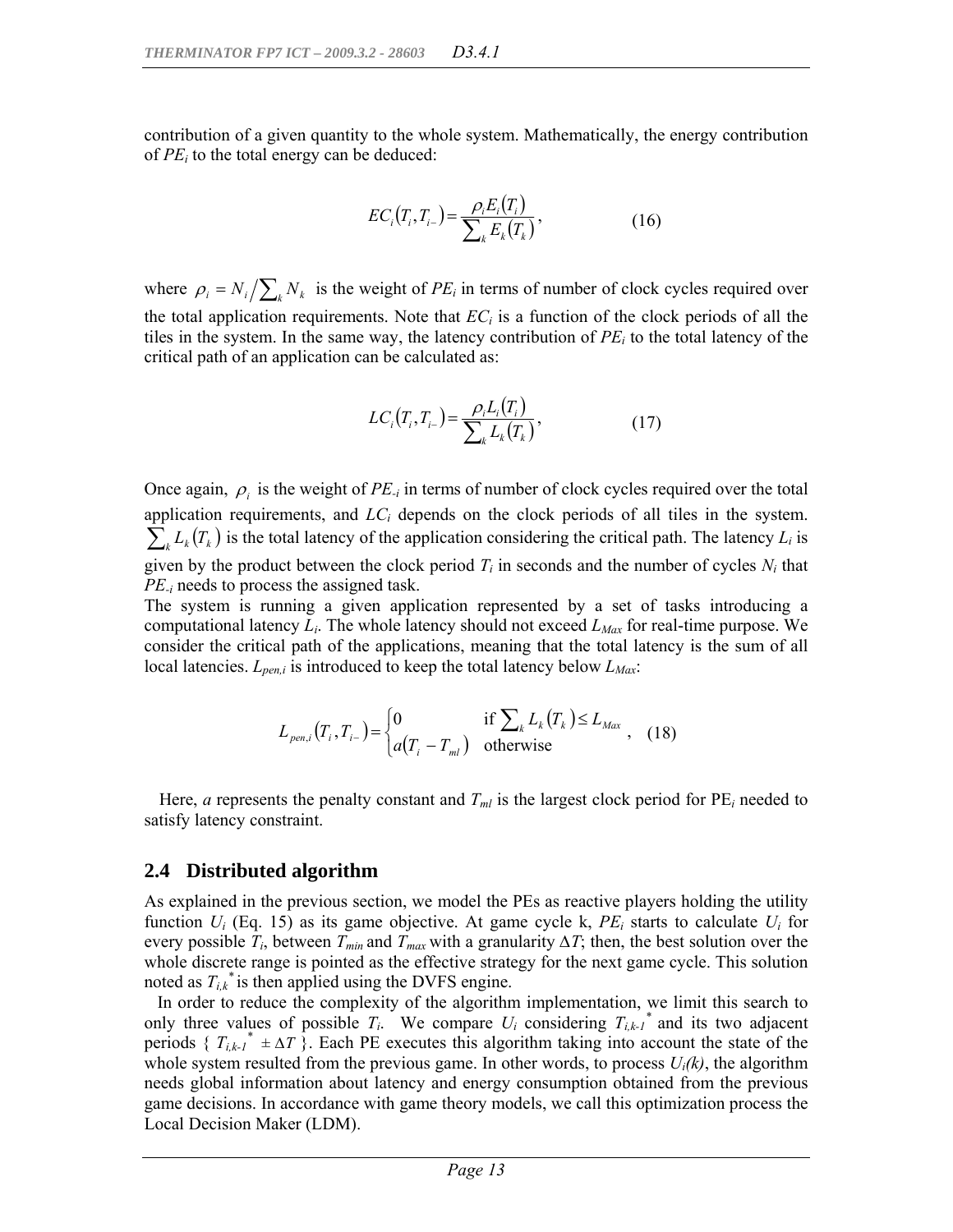#### Local Decision Maker process

- 1. Scan the network and get outcomes of previous cycle:  $L_{tot}(k-1)$  and  $E_{tot}(k-1)$
- 2. Compute  ${U_i (T_{i,k-1}^*)}$ ,  ${U_i (T_{i,k-1}^* + \Delta T)}$  according to Eq. (15)
- 3. Compare the resulting values and find the new solution  $T_{i,k}^*$

$$
T_{i,k}^* = \arg\min \{ U_i \left( T_{i,k-1}^* \right), U_i \left( T_{i,k-1}^* \pm \Delta T \right) \} \tag{19}
$$

4. Stop the algorithm when a steady-state is reached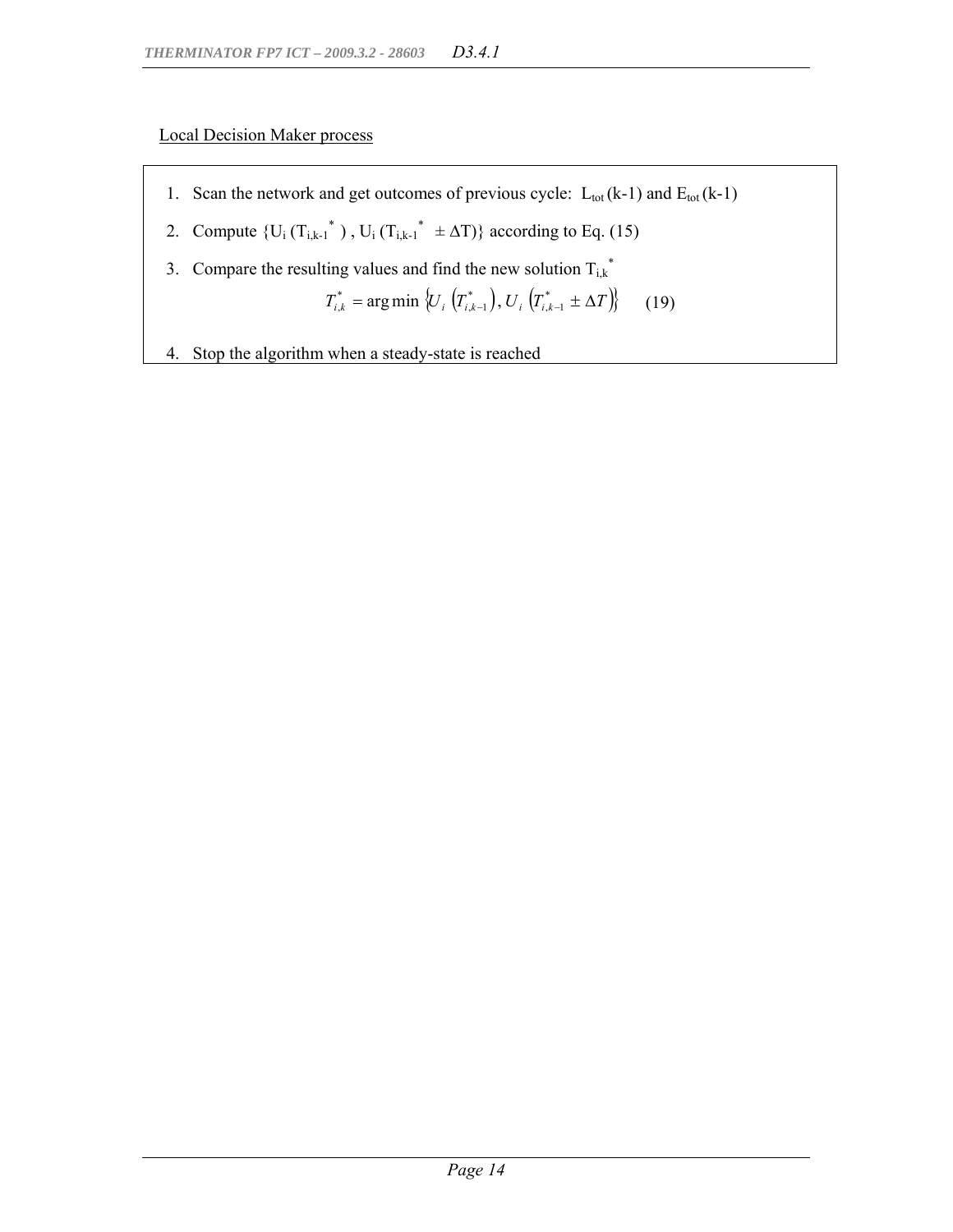### **3 Distributed Vs Centralized Energy Management**

In order to prove the efficiency of the proposed approach, it is necessary to compare it to a centralized optimization scheme. In this section, we first introduce a description of the centralized algorithm developed to solve the energy minimization problem detailed in Section 2. The centralized method used as a reference for the comparison is based on a standard gradient-type iterative strategy, commonly used to solve optimization problems in many engineering fields. It implements the « augmented Lagrangian » [2]. Then, we compare both approaches on the same test-benches in terms of optimum quality and convergence speed for different number of PEs.

#### **3.1 Reference centralized approach: Augmented Lagrangian Method**

The Lagrangian technique permits maintaining application constraints during the energy minimization iterative process. The Lagrangian technique reformulates the constrained optimization into an unconstrained problem. The function to optimize includes both the energy consumption and a quadratic penalty term associated to the performance constraint. The penalization is expressed by the factor *λ*, known as Lagrangian factor. For normalization purposes, we divide each part of this function with their initial values:  $E_{ini}$  and  $T_{ini}$  denote respectively the whole system consumption and latency measured in an initial state. In the following, the vector *T* denotes the clock periods associated to a set of *n* processors. The new objective function becomes:

minimize 
$$
\frac{\sum_{i} E_{i}(T_{i})}{E_{ini}} + \lambda \left( \frac{\sum_{i} N_{i}T_{i} - T_{0}}{T_{ini}} \right)^{2}, \forall i \in [1:n]
$$
 (20)

where  $n$  is the size of the system.

The resolution of such a system is strongly dependent on the value of the Lagrangian factor *λ*. As a consequence, choosing a small *λ* leads to a solution that does not fulfill constraints while, on the contrary, choosing a significantly large value of *λ* prevents the algorithm to find the optimum. The augmented Lagrangian approach was introduced to avoid this conditioning problem and to reach the exact solution independently of this factor. The Lagrange factor *λ* is incremented during the optimization process to maintain the problem constraints when the program is getting closer to the optimum. A second factor, noted as  $\delta$ , is introduced to calculate *λ* increments between successive iterations.

The system (20), adapted to the augmented Lagrangian formulation, can be written as:

minimize 
$$
\frac{\sum_{i} E_{i}(T_{i})}{E_{ini}} + \delta \left( \frac{\lambda}{2\delta} + \frac{\sum_{i} N_{i}T_{i} - T_{0}}{T_{ini}} \right)^{2}, \forall i \in [1:n]
$$
  
where  $\lambda = \max \left\{ \lambda + 2\delta \left( \sum_{i} N_{i}T_{i} - T_{0} \right), 0 \right\}$  (21)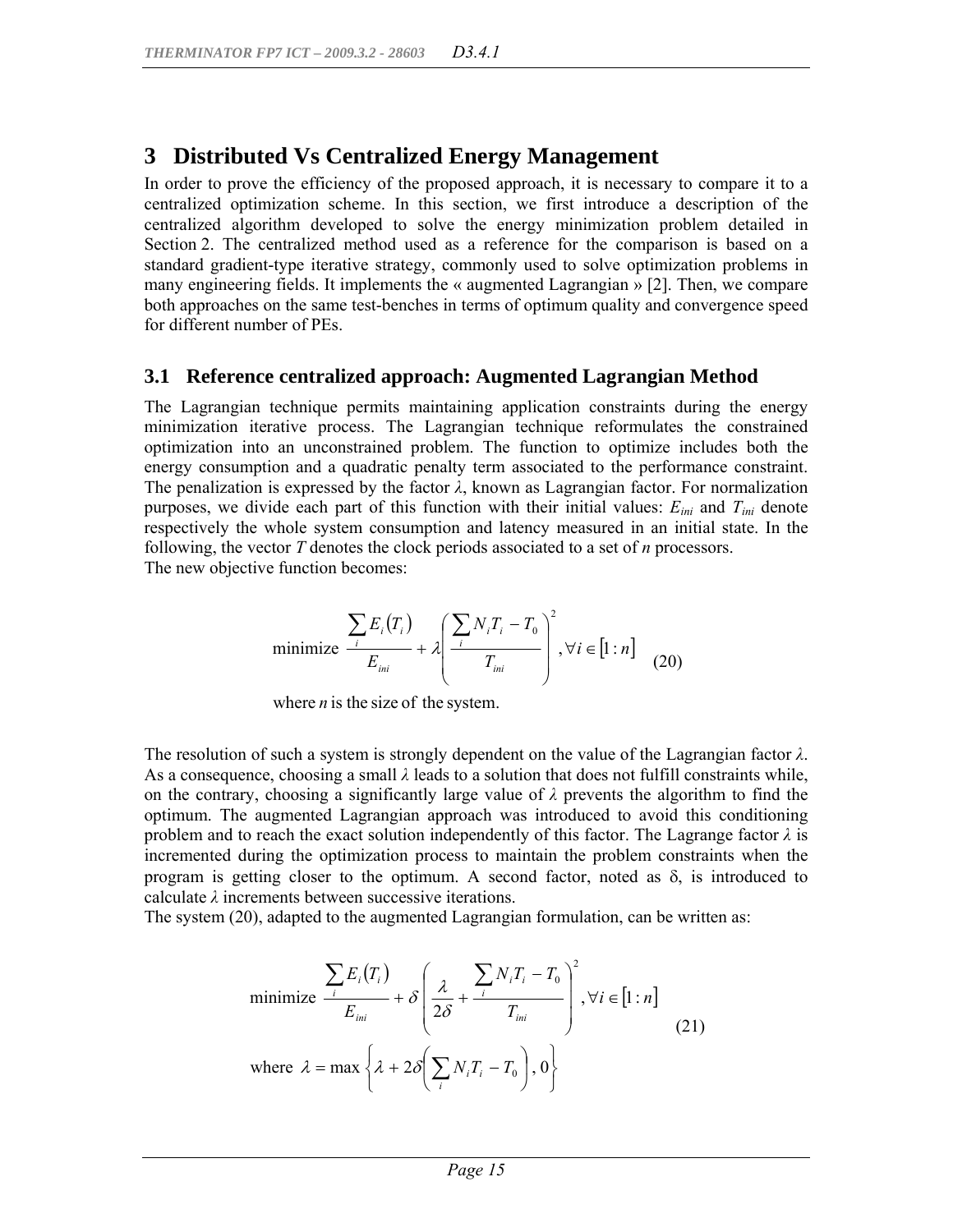In such a formulation, the solution of the constrained problem is replaced by the solution of a sequence of quasi-unconstrained minimizations. A novel optimization problem is set each time the factor  $\lambda$  is updated. The augmented Lagrangian algorithm is described below, the index *k* denoting the iteration number. Initially, we set the system with its best performances: T1 corresponds to the rapid clock frequency of each processor; *λ* and δ are fixed to 0 and 10 respectively; the constant *c*, used to increase δ after each iteration, is arbitrary chosen in the interval [0:10].

Outline of the optimization solver

1. solve the quasi-unconstrained problem :

minimize 
$$
\frac{\sum_{i} E_i(T_i)}{E_{\text{ini}}} + \delta_{k-1} \left( \frac{\lambda_{k-1}}{2\delta_{k-1}} + \frac{\sum_{i} N_i T_i - T_0}{T_{\text{ini}}} \right)^2, \forall i \in [1:n]
$$
 (22)

with  $T_{i,k-1}$  as an initial solution.

- 2. Set  $T_k$  as the solution of the sub-system (22)
- 3. Check if the constraint is sufficiently satisfied; if true then the iteration process terminates, and  $T_k$  is the solution; else increase  $\delta$  and pass to step 4.

$$
\delta_k = \delta_{k-1} \times c \tag{23}
$$

4. Update  $\lambda$  for the next cycle according to formula (24), and then repeat the process from step  $(1)$ :

$$
\lambda_k = \max \left\{ \lambda_{k-1} + 2\delta_k \left( \sum_i N_i T_{i,k} - T_0 \right), 0 \right\} \tag{24}
$$

The search direction of the optimum in step (1) is not restricted by the constraints. Thus, the search space is better explored and the optimization quality is guaranteed. To find the solution for each newly defined sub-problem (in step (1)), we chose to use the steepest descent method. Compared to other gradient techniques, the steepest method results in faster convergence and can operate with reasonable computing features. For example, simple descent gradient is ineffective unless the step size used is very small and it is then very slow. The steepest descent performs far better than the simple scheme by employing second-order information derived from the Hessian matrix of the objective function (Hessian matrix is the second partial derivatives of Eq.22 in terms of T). On the other hand, conjugate gradient methods converge very quickly and are independent of the problem scaling, but from a computational aspect, they cannot be used in our context. Conjugate gradient methods require the computation of the inverse of Hessian matrix in each iteration, which is clearly time and resource consuming. The reader can refer to [2] for more detailed information on numerical optimization methods.

Before launching the steepest iterates, all the function parameters as well as the vector T are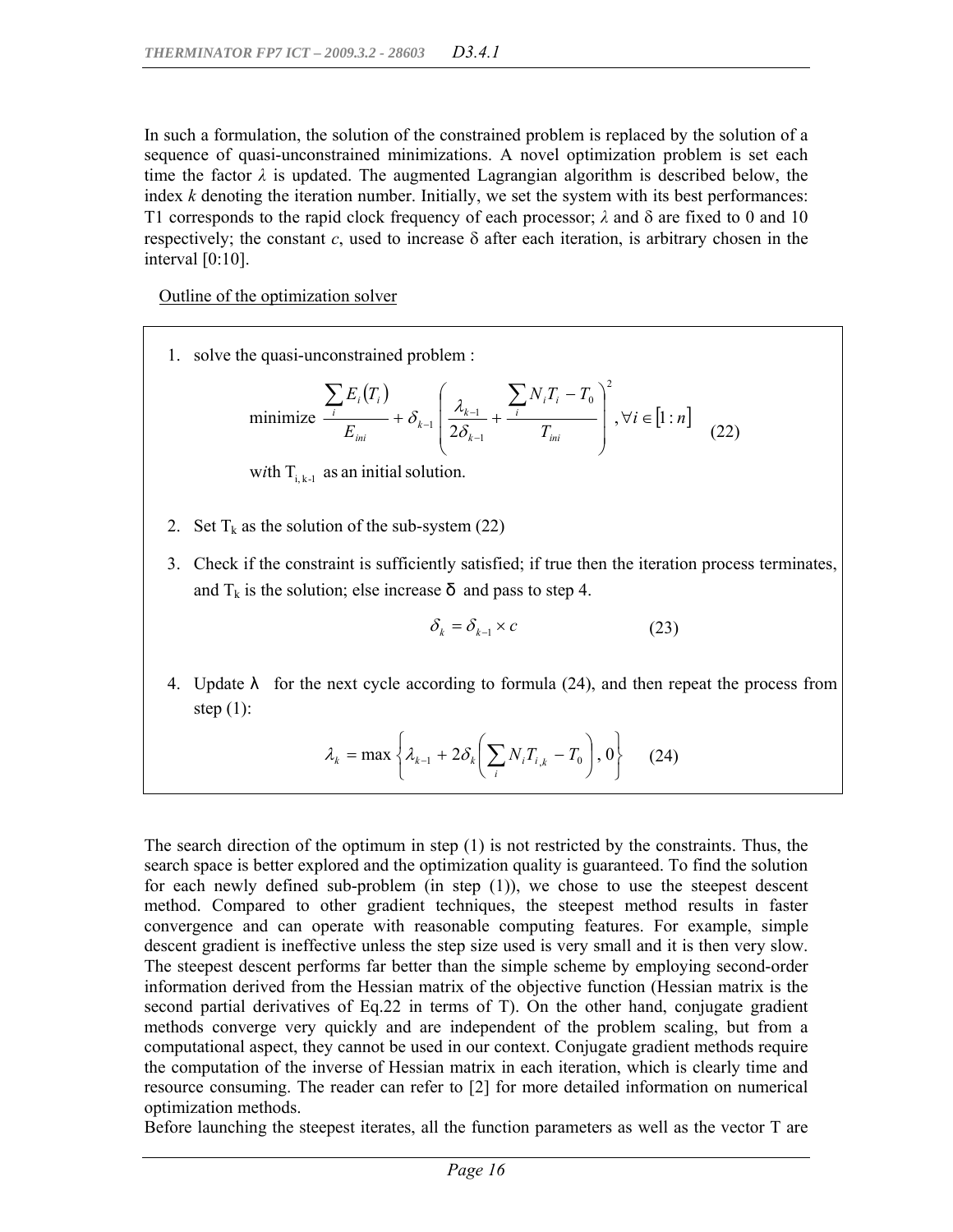set by the Lagrangian algorithm. Then the following procedure is performed to solve the subproblem in step (1). This process is repeated as long as the maximum frequency variation among the processor is less than the DVFS resolution RDVFS. Herein, *j* denotes the number of iteration inside this loop, and  $\lt$ ,  $>$  is the Cartesian product in IRn space.

Outline of the sub-problem solver

- 1. Evaluate the gradient vector  $G_i$  at  $T_i$  and the Hessian matrix  $H_i$
- 2. Compute the search direction  $\alpha_i$  according to the formula:

$$
\alpha_j = \frac{\langle G_j, G_j \rangle}{\langle H_j G_j, G_j \rangle}
$$
 (25)

3. Update the next period vector in the direction of the gradient via the rule

$$
T_{j+1} = T_j - \alpha_j \times G_j \tag{26}
$$

- 4. Project the result on the permissible ranges :  $[T_{min}, T_{max}]$
- 5. Check if max  $(1/T_i) < R_{DYFS}$ , then finish, otherwise go back to step 1.

#### **3.2 Convergence speed and optimization quality of distributed vs. centralized approaches**

We analyze the performances of both centralized and the game theoretic-based approaches, as the problem size increases using a statistical method. In order to have a fair comparison, we analyze the properties of each algorithm using the same initial configuration (default starting point) and we use the same stopping criteria. In our experiments, we generate different application graphs sized from 10 to 120 mapped to a 120-PE platform. For simplicity purposes, each PE is handling a unique task. The latency of each task in the graph and the circuit parameters (figuring in the energy model) are randomly reconfigured at each simulation following a uniform distribution. All tests are performed on a 2GHz PC with 4GBytes of memory. The aim of this experiment is to cover a large set of system parameters to optimize, so that we can better characterize each method.

Simulations results are given in Table 1. They show that, for the same precision on the applied constraint, the principal loop of the Lagrangian method maintains a nearly constant number of iterations. However, the sum of performed iterations in the secondary process (the steepest algorithm) is variable and depends on the number of processors: the gradient optimization is more sensitive to the system parameters when the number of cores is limited.

Concerning the distributed approach, we observe that the game theoretic algorithm converges after the same number of iterations, independently of the number of cores. This is due to the greedy search used to limit the computational load of our proposal (see section 2.4). In fact, by testing just three sequential frequencies for each iteration, the convergence rate of this algorithm is constant, and the game theory approach is more likely to stagnate in the close local minimum. Figure 4 summarizes optimum error by reference to fmincon results of Matlab. Results show that our method is efficient in most of the cases, despite the local search algorithm used.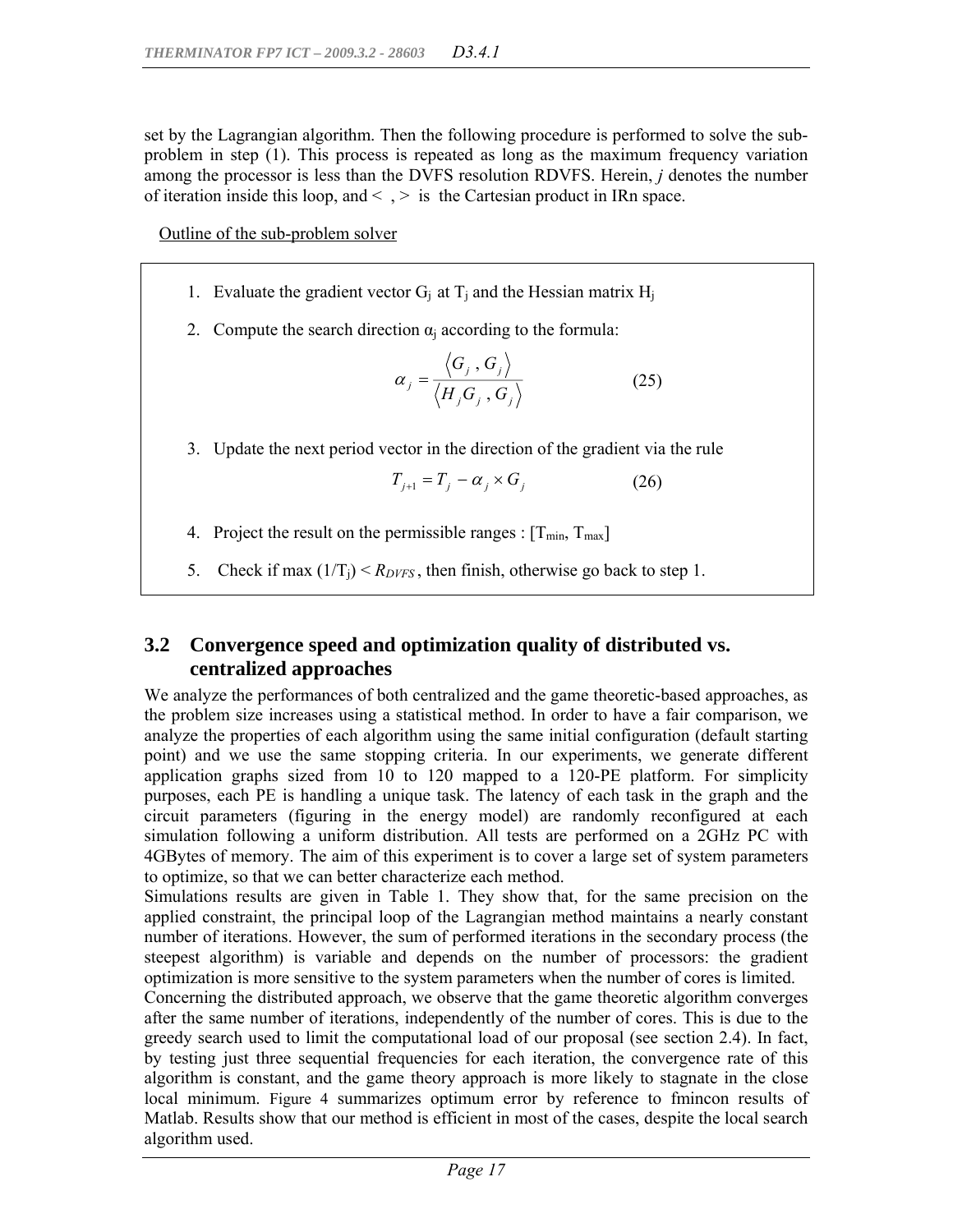The total time to solution for the overall algorithm (augmented Lagrangian combined with the steepest descent) is given in the bottom plot of Figure 5. To study the scalability of one iteration of this algorithm, we measure the average processing time needed by one iteration inside the steepest gradient. The top plot in Figure 5 shows how a single iteration of this algorithm becomes dramatically more expensive as the problem size increases. Meanwhile, the game theoretic process converges faster in each test case, and as we expected, it is linearly scalable with the number of PE.

| <b>Platform Size</b> | Speed (number of iterations) |                  |                   |         |
|----------------------|------------------------------|------------------|-------------------|---------|
|                      | Average                      | <b>Best case</b> | <b>Worst case</b> | $STD^*$ |
| <b>10 PEs</b>        | 31.4                         | 17               | 39                | 3.11    |
| <b>20 PEs</b>        | 33.39                        | 20               | 40                | 2.49    |
| <b>30 PEs</b>        | 34.27                        | 24               | 40                | 2.17    |
| <b>50 PEs</b>        | 35.15                        | 25               | 39                | 1.74    |
| <b>60 PEs</b>        | 35.39                        | 29               | 39                | 1.7     |
| <b>70 PEs</b>        | 35.65                        | 28               | 39                | 1.47    |
| <b>80 PEs</b>        | 35.61                        | 28               | 39                | 1.69    |

**Table 1 – Convergence properties of the Steepest Algorithm** 

STD\* : Standard Deviation value



**Figure 4. Optimization quality of the GT method vs number of cores**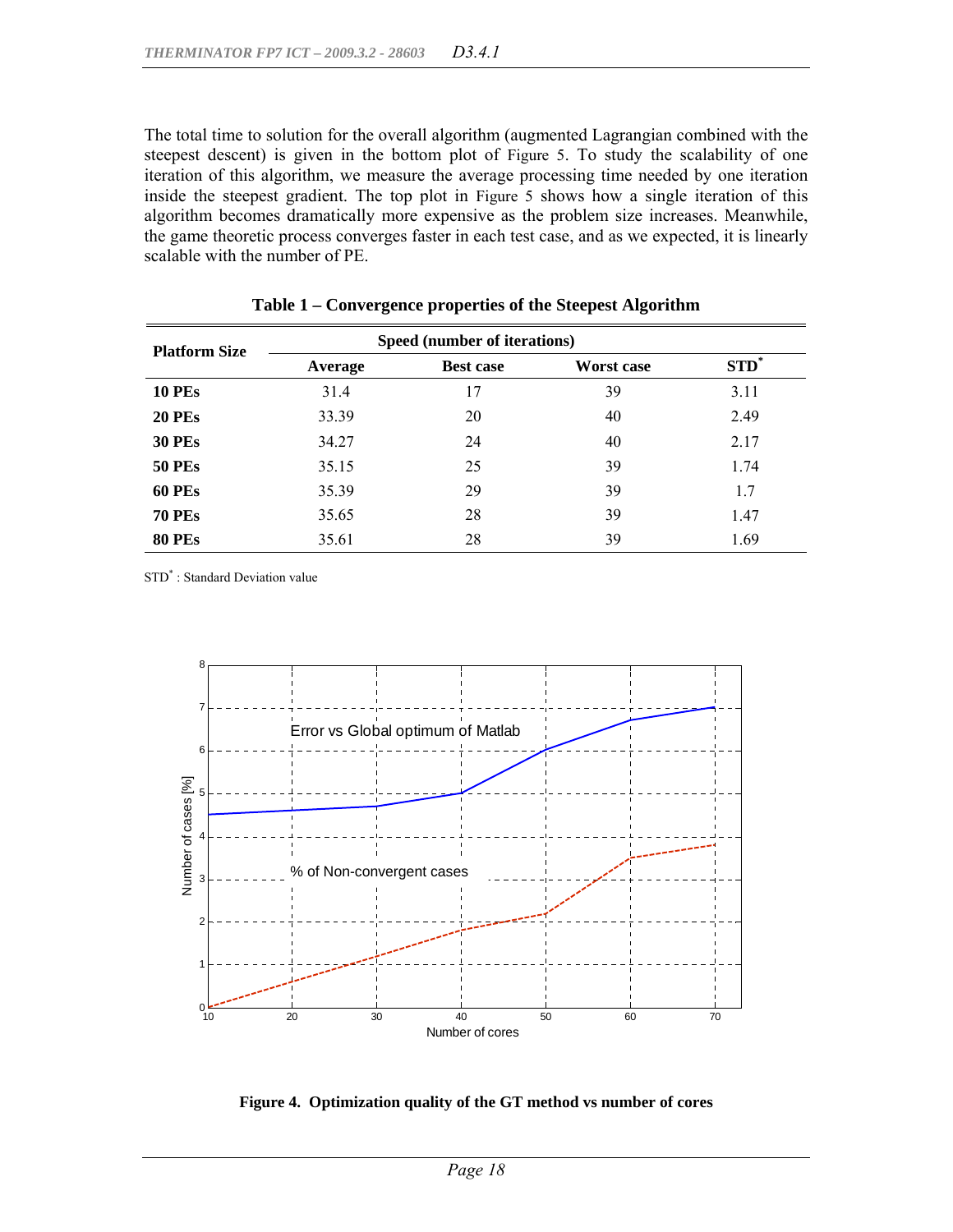

**Figure 5. Convergence speed of the Lagrangian and GT methods vs number of cores**